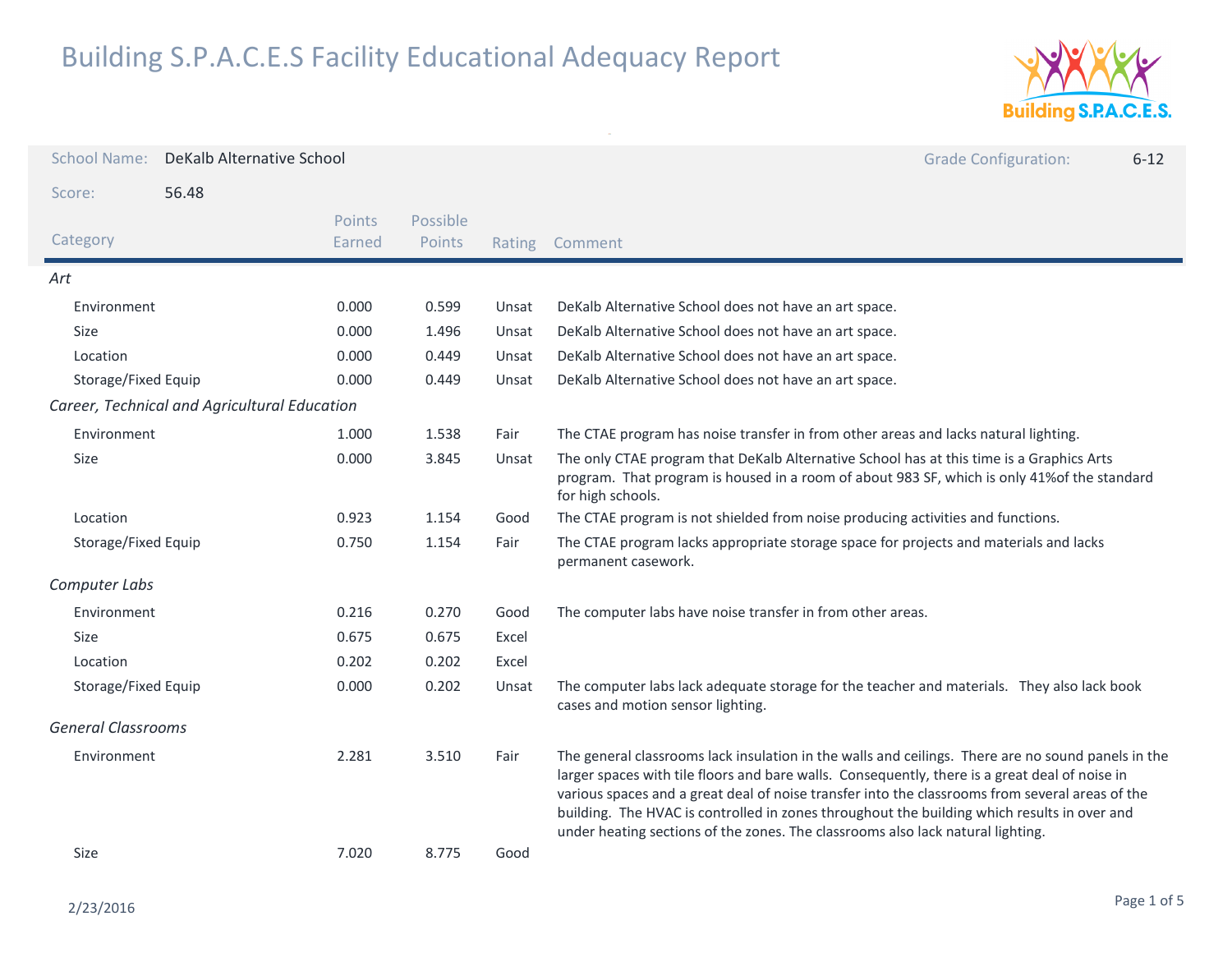

| <b>School Name:</b>                 | DeKalb Alternative School |                  |                    |        | <b>Grade Configuration:</b><br>$6 - 12$                                                                                                                                                                                                                                                                                                                                                                                                                                                                     |
|-------------------------------------|---------------------------|------------------|--------------------|--------|-------------------------------------------------------------------------------------------------------------------------------------------------------------------------------------------------------------------------------------------------------------------------------------------------------------------------------------------------------------------------------------------------------------------------------------------------------------------------------------------------------------|
| Score:                              | 56.48                     |                  |                    |        |                                                                                                                                                                                                                                                                                                                                                                                                                                                                                                             |
| Category                            |                           | Points<br>Earned | Possible<br>Points | Rating | Comment                                                                                                                                                                                                                                                                                                                                                                                                                                                                                                     |
| <b>General Classrooms</b>           |                           |                  |                    |        |                                                                                                                                                                                                                                                                                                                                                                                                                                                                                                             |
| Location                            |                           | 2.106            | 2.632              | Good   |                                                                                                                                                                                                                                                                                                                                                                                                                                                                                                             |
| Storage/Fixed Equip                 |                           | 1.316            | 2.632              | Poor   | Most of the general classrooms lack permanent casework for teaching materials and records. A<br>majority of the general classrooms also lack a lockable teacher's wardrobe cabinet, lockable<br>storage cabinets, and bookcases.                                                                                                                                                                                                                                                                            |
| <b>Instructional Resource Rooms</b> |                           |                  |                    |        |                                                                                                                                                                                                                                                                                                                                                                                                                                                                                                             |
| Environment                         |                           | 0.467            | 0.719              | Fair   | The resource rooms have noise transfer in from other areas and lack natural lighting.                                                                                                                                                                                                                                                                                                                                                                                                                       |
| Size                                |                           | 1.438            | 1.797              | Good   |                                                                                                                                                                                                                                                                                                                                                                                                                                                                                                             |
| Location                            |                           | 0.431            | 0.539              | Good   |                                                                                                                                                                                                                                                                                                                                                                                                                                                                                                             |
| Storage/Fixed Equip                 |                           | 0.350            | 0.539              | Fair   | The Instructional Resource rooms lack adequate permanent casework and adequate teacher and<br>student storage.                                                                                                                                                                                                                                                                                                                                                                                              |
| <b>Learning Environment</b>         |                           |                  |                    |        |                                                                                                                                                                                                                                                                                                                                                                                                                                                                                                             |
| Learning Style Variety              |                           | 3.600            | 4.500              | Good   |                                                                                                                                                                                                                                                                                                                                                                                                                                                                                                             |
| <b>Interior Environment</b>         |                           | 1.170            | 1.800              | Fair   | On the inside, the areas are freshly painted and very clean from clutter and any marks. However,<br>the facility has little or no insulation in the walls or ceiling. The main halls have crate-type ceiling<br>panels that somewhat hide leaking skylights and higher drafty spaces. There are no sound<br>panels anywhere. This construction leaves water leaks when it rains and a great deal of noise<br>transfer from several areas of the building. Furthermore, the building lacks natural lighting. |
| <b>Exterior Environment</b>         |                           | 0.000            | 1.350              | Unsat  | The current design of the program and that of the facility does not allow for outside learning<br>opportunities.                                                                                                                                                                                                                                                                                                                                                                                            |
| Environment                         |                           | 0.607            | 0.759              | Good   | The media center lacks natural lighting.                                                                                                                                                                                                                                                                                                                                                                                                                                                                    |
| Media Center                        |                           |                  |                    |        |                                                                                                                                                                                                                                                                                                                                                                                                                                                                                                             |
| Size                                |                           | 0.000            | 1.897              | Unsat  | The media center is about 2085 SF, which is 24% of the standard for high schools.                                                                                                                                                                                                                                                                                                                                                                                                                           |
| Location                            |                           | 0.455            | 0.569              | Good   |                                                                                                                                                                                                                                                                                                                                                                                                                                                                                                             |
| Storage/Fixed Equip                 |                           | 0.370            | 0.569              | Fair   | The media center lacks a sink and adequate storage space for the technology carts.                                                                                                                                                                                                                                                                                                                                                                                                                          |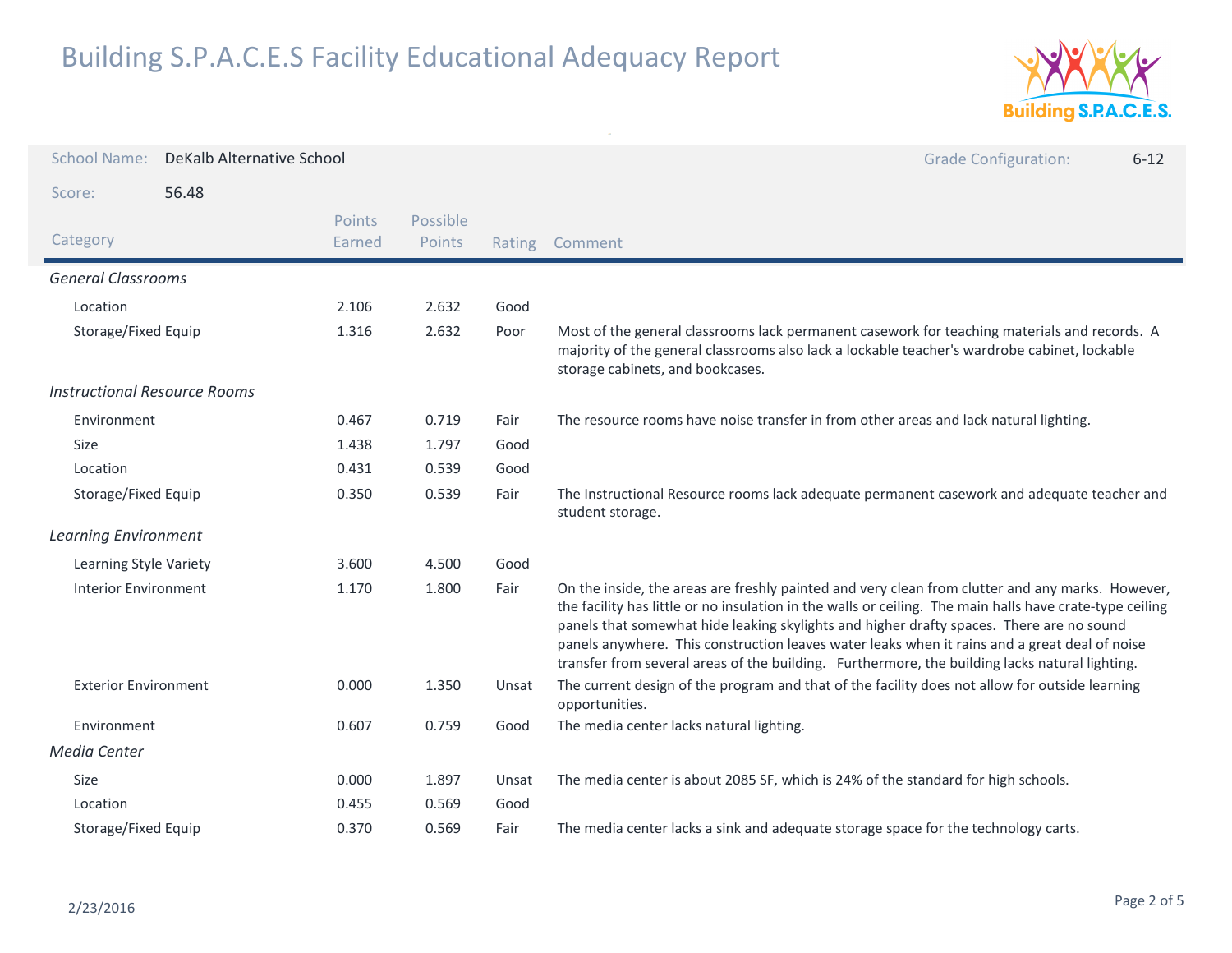

| <b>School Name:</b>       | DeKalb Alternative School |                  |                           |        | <b>Grade Configuration:</b><br>$6 - 12$                                                                                                                                                                                                                                                     |
|---------------------------|---------------------------|------------------|---------------------------|--------|---------------------------------------------------------------------------------------------------------------------------------------------------------------------------------------------------------------------------------------------------------------------------------------------|
| Score:                    | 56.48                     |                  |                           |        |                                                                                                                                                                                                                                                                                             |
| Category                  |                           | Points<br>Earned | Possible<br><b>Points</b> | Rating | Comment                                                                                                                                                                                                                                                                                     |
| Music                     |                           |                  |                           |        |                                                                                                                                                                                                                                                                                             |
| Environment               |                           | 0.347            | 0.534                     | Fair   | The music room has noise transfer in from other areas and lacks natural lighting.                                                                                                                                                                                                           |
| Size                      |                           | 0.000            | 1.336                     | Unsat  | The music program is housed in a 627 SF room that combines instrumental and vocal music. This<br>is only 35% of the high school standard for size.                                                                                                                                          |
| Location                  |                           | 0.261            | 0.401                     | Fair   | Though the music room is somewhat isolated and near the multipurpose room for<br>performances. However, the lack of insulation in the walls makes it too easy for the sounds to<br>bleed into other rooms. The program does not have practice rooms with any related supervision<br>issues. |
| Storage/Fixed Equip       |                           | 0.200            | 0.401                     | Poor   | The music room lacks adequate casework, a sink, practice rooms, offices for each program,<br>access to portable risers, a drinking fountain, and a podium.                                                                                                                                  |
| <b>Performing Arts</b>    |                           |                  |                           |        |                                                                                                                                                                                                                                                                                             |
| Environment               |                           | 0.144            | 0.289                     | Poor   | The multipurpose room is used as the performing arts area. It lacks sound boards and only has<br>fixed bright lights in the ceiling.                                                                                                                                                        |
| Size                      |                           | 0.000            | 0.721                     | Unsat  | The Performance Arts area lacks an auditorium, a dance room, and a black box. DeKalb<br>Alternative School does have a drama program.                                                                                                                                                       |
| Location                  |                           | 0.108            | 0.216                     | Poor   | The Performance Arts area is not acoustically isolated and cannot be isolated from other spaces.                                                                                                                                                                                            |
| Storage/Fixed Equip       |                           | 0.000            | 0.216                     | Unsat  | The Performance Arts area lacks any storage room or space, a curtain, appropriate lighting, a<br>sound system, and technology appropriate to the program. DeKalb Alternative School does have<br>a drama program.                                                                           |
| <b>Physical Education</b> |                           |                  |                           |        |                                                                                                                                                                                                                                                                                             |
| Environment               |                           | 0.000            | 2.160                     | Unsat  | DeKalb Alternative School does not have a PE program.                                                                                                                                                                                                                                       |
| <b>Size</b>               |                           | 0.000            | 5.400                     | Unsat  | DeKalb Alternative School does not have a PE program.                                                                                                                                                                                                                                       |
| Location                  |                           | 0.000            | 1.620                     | Unsat  | DeKalb Alternative School does not have a PE program.                                                                                                                                                                                                                                       |
| Storage/Fixed Equip       |                           | 0.000            | 1.620                     | Unsat  | DeKalb Alternative School does not have a PE program.                                                                                                                                                                                                                                       |
| <b>Science</b>            |                           |                  |                           |        |                                                                                                                                                                                                                                                                                             |
| Environment               |                           | 0.485            | 0.747                     | Fair   | The science rooms have noise transfer in from other areas and lack natural lighting.                                                                                                                                                                                                        |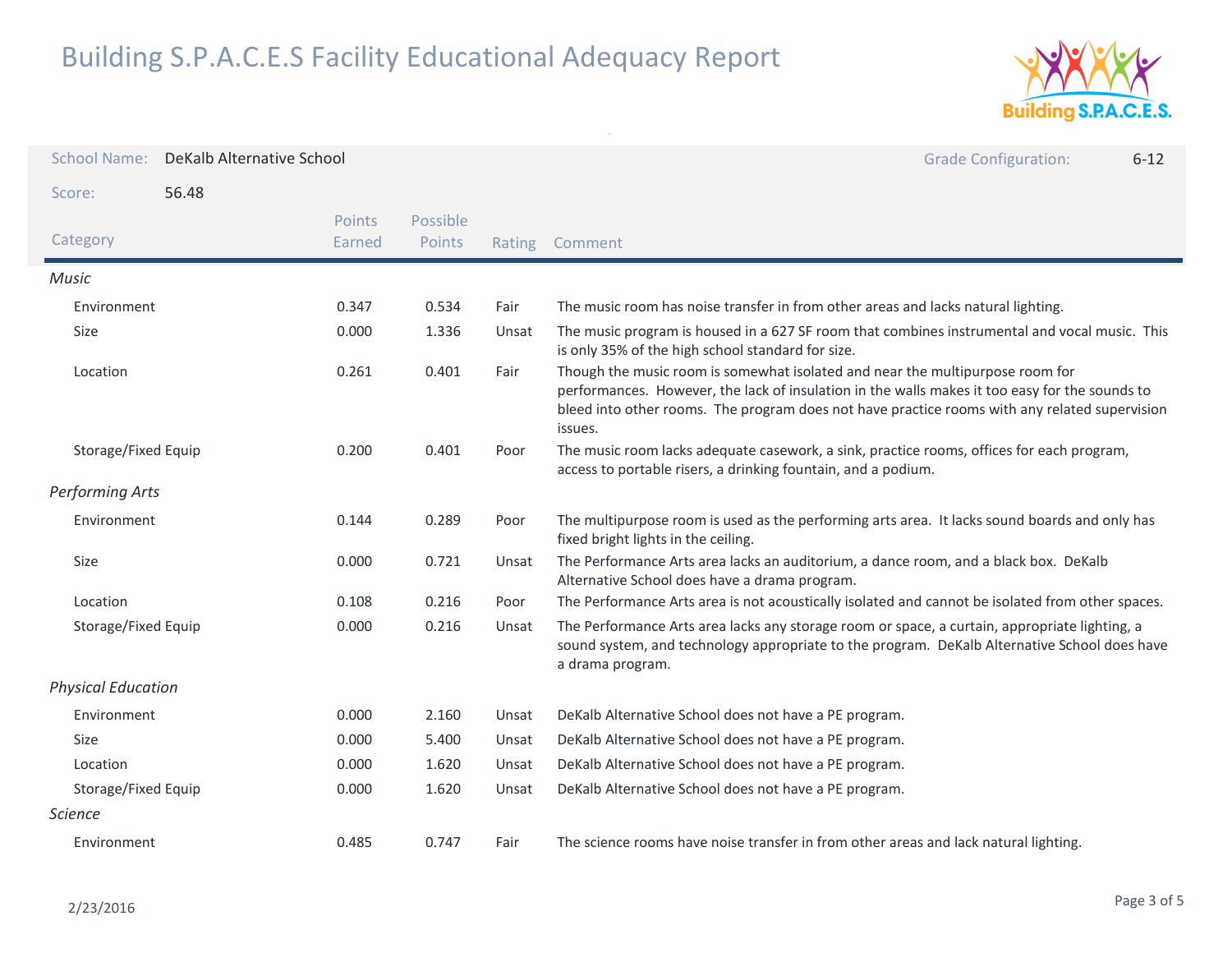

| <b>School Name:</b>              | DeKalb Alternative School        |                  |                    |        | <b>Grade Configuration:</b><br>$6 - 12$                                                                                                                           |
|----------------------------------|----------------------------------|------------------|--------------------|--------|-------------------------------------------------------------------------------------------------------------------------------------------------------------------|
| Score:                           | 56.48                            |                  |                    |        |                                                                                                                                                                   |
| Category                         |                                  | Points<br>Earned | Possible<br>Points | Rating | Comment                                                                                                                                                           |
| <b>Science</b>                   |                                  |                  |                    |        |                                                                                                                                                                   |
| Size                             |                                  | 1.494            | 1.867              | Good   | Although the science program is housed in various size rooms, the average is about 82% of the<br>standard.                                                        |
| Location                         |                                  | 0.448            | 0.560              | Good   | The science program does not have access to an outdoor patio.                                                                                                     |
| Storage/Fixed Equip              |                                  | 0.280            | 0.560              | Poor   | The science program lacks adequate storage, a demo station in some classrooms, a fume hood, a<br>dishwasher and refrigerator.                                     |
|                                  | Self-Contained Special Education |                  |                    |        |                                                                                                                                                                   |
| Environment                      |                                  | 0.312            | 0.479              | Fair   | The special education room has noise transfer in from other areas, lacks natural lighting, and<br>dimmable lighting.                                              |
| Size                             |                                  | 0.000            | 1.198              | Unsat  | The special education room is only 39% of standard for size. The program lacks a family living<br>center, a changing area, and storage.                           |
| Location                         |                                  | 0.288            | 0.359              | Good   |                                                                                                                                                                   |
| Storage/Fixed Equip              |                                  | 0.180            | 0.359              | Poor   | The special education program lacks adequate casework, a family living center with related<br>equipment, and adequate storage space for special needs equipment.  |
| <b>Non-Instructional Spaces</b>  |                                  |                  |                    |        |                                                                                                                                                                   |
| Administration                   |                                  | 2.349            | 2.349              | Excel  |                                                                                                                                                                   |
| Cafeteria                        |                                  | 2.880            | 3.600              | Good   | The cafeteria is about 3,022 SF in a school with a student population that averages in the low to<br>mid hundreds. It also lacks storage space for the equipment. |
| Food Service and Prep            |                                  | 3.676            | 4.595              | Good   | The food services area lacks natural lighting                                                                                                                     |
| Clinic                           |                                  | 0.000            | 0.214              | Unsat  | DeKalb Alternative School does not have a clinic.                                                                                                                 |
| Counseling                       |                                  | 0.545            | 0.681              | Good   |                                                                                                                                                                   |
| <b>Custodial and Maintenance</b> |                                  | 0.292            | 0.450              | Fair   | Custodial lacks a receiving area other than through the main hall. It also lacks floor mop sinks in<br>the closets.                                               |
| <b>Student Restrooms</b>         |                                  | 0.657            | 0.821              | Good   | The program needs more restrooms available.                                                                                                                       |
| Faculty Work Space and Toilets   |                                  | 0.513            | 0.641              | Good   |                                                                                                                                                                   |
| <b>Outside Spaces</b>            |                                  |                  |                    |        |                                                                                                                                                                   |
| Vehicular Traffic                |                                  | 0.720            | 0.900              | Good   |                                                                                                                                                                   |
| 2/23/2016                        |                                  |                  |                    |        | Page 4 of 5                                                                                                                                                       |